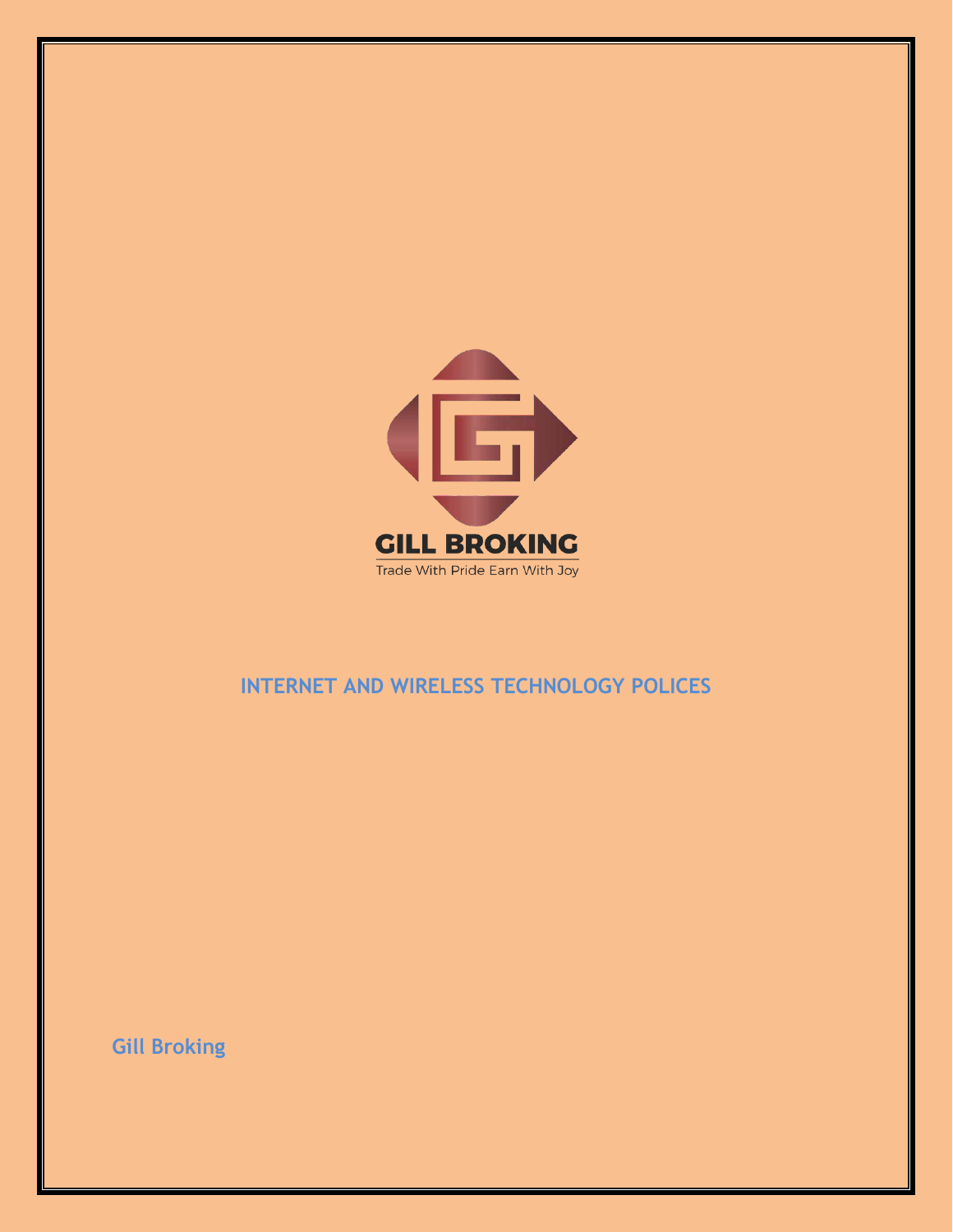## **INTERNET AND WIRELESS TECHNOLOGY POLICY**

## Internet & Wireless Technology Based Trading Facility Provided By Members To **Client**

(All the clauses mentioned in the 'Rights and Obligations' document(s) shall be applicable. Additionally, the clauses mentioned herein shall also be applicable.)

- 1. Member is eligible for providing Internet based trading (IBT) and commodities trading through the use of wireless technology that shall include the use of device such as mobile phone, laptop with data card, etc. Which use Internet Protocol (IP). The Member shall comply with all requirements applicable to internet based trading/- commodities trading using wireless technology as may be specified by SEBI & the Exchanges from time to time.
- 2. The client is desirous of investing/trading in commodities and for this purpose, the client is desirous of using either the internet based trading facility or the facility for commodities Trading through use of wireless technology. The Member shall provide the Member's IBT service to the Client, and the Client shall avail of the Member's IBT service, on and subject to SEBI/Exchanges Provisions and the terms and conditions specified on the Member IBT Web Site provided that they are in line with the norms prescribed by Exchanges/SEBI.
- 3. The Member shall bring to the notice of client the features, risks, responsibilities, obligations and liabilities associated with commodities trading through wireless technology/internet or any other technology should be brought to the notice of the client by the Member.
- 4. The Member shall make the client aware that the Member's IBT system itself generated the initial password and its password policy as stipulated in line with norms prescribed by Exchanges/SEBI.
- 5. The client shall be responsible for Keeping the Username and Password confidential and secure and shall be solely responsible for all orders entered and transactions done by any person whosoever through the Member's IBT System using the Client's Username and/or Password whether or not such person was authorized to do so. Also the client is aware that authentication technologies and strict security measures are required for the internet trading/commodities trading through wireless technology through order routed system and undertakes to ensure that the password of the client and/or his authorized representative are not revealed to any third party including employees and dealers of the Member.